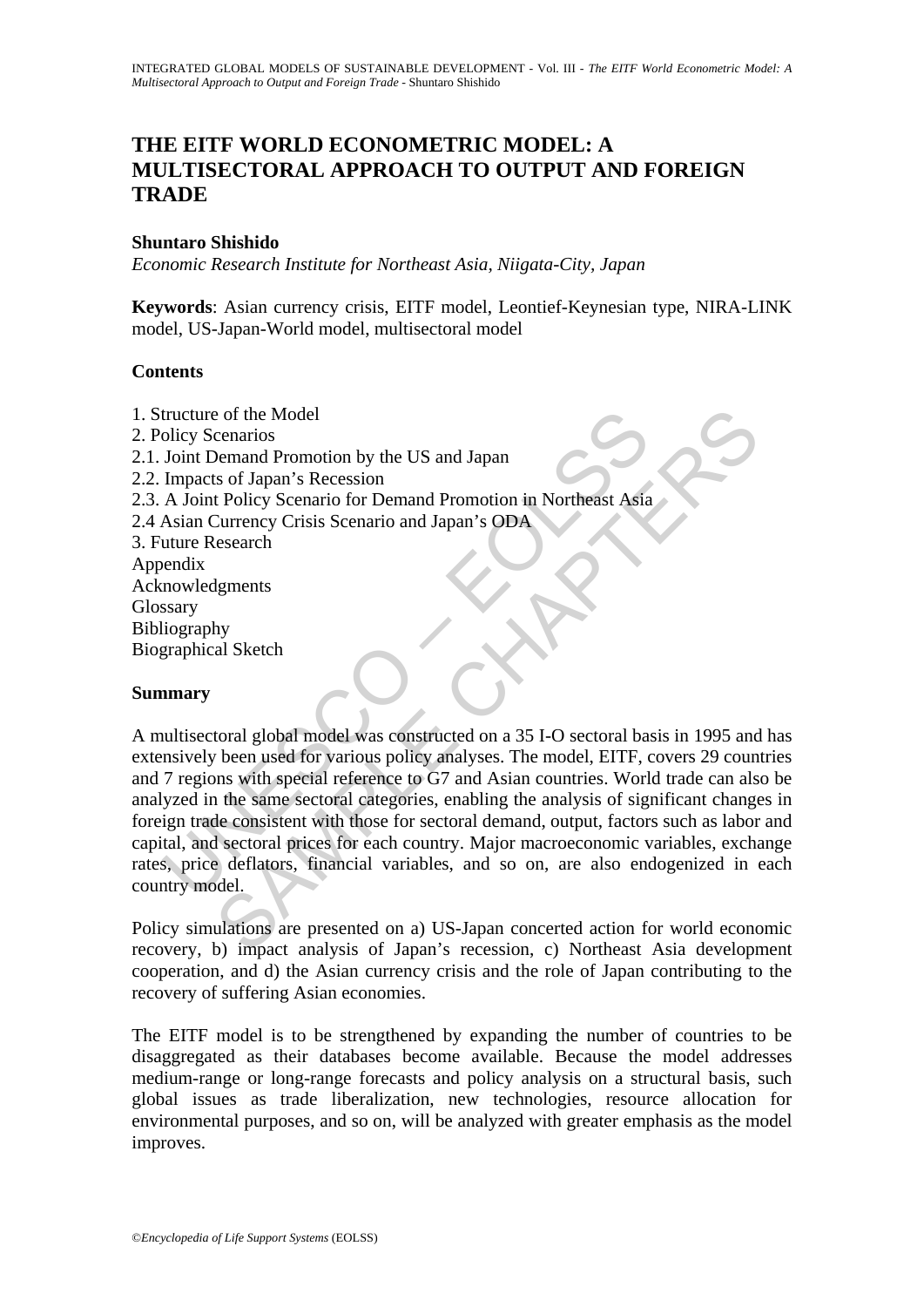## **1. Structure of the Model**

A project to construct a multinational and multisectoral global model started in the late 1980s as a joint project among various Japanese institutions, including the International University of Japan, the Economic Research Institute for Northeast Asia (ERINA), and the University of Tsukuba, and various US institutions, especially the Project LINK research group. Most of the funding for the project has come from NIRA, MITI, and the Ministry of Education.

The global model presented here, the EITF, is one of two models, a less disaggregated version covering 36 countries and regions. A larger disaggregated version with 79 countries and regions, the NIRA-LINK model, been reported on several occasions and is under way in terms of trade and output for major countries other than Japan and the US. This larger global model, called the US-Japan-World Model, has been used for the analysis of US-Japan interdependence in the context of the global economy.

The EITF model covers 7 industrialized economies (G7), 9 Asian economies (A9), 13 other major countries, and 7 regions, as shown in Appendix 1 (see *Appendix 1: Countries in the EITF Model*).

Foreign trade flows are disaggregated on the basis of consistent input-output matrices with 35 sectors as specified in Appendix 2 (see *Appendix 2: Sectors Used in Foreign Trade Flows*).

This larger global model, called the US-Japan-World Model, has<br>ysis of US-Japan interdependence in the context of the global eco<br>EITF model covers 7 industrialized economies (G7), 9 Asian et<br>r r major countries, and 7 regi Traper global model, called the US-Japan-World Model, has been used for US-Japan interdependence in the context of the global economy.<br>
model covers 7 industrialized economies (G7), 9 Asian economies (A9)<br>
model covers 7 i For national models, sectoral disaggregation on a 35-sector basis was made for the G7 and the A9, while no such disaggregation was conducted for remaining economies except for exports and imports. The economic variables for the G7 and the A9 are sectoral output, investment, employment, producer prices, export and import, and conventional macroeconomic variables such as private and government consumption, government investment, disposable income, tax flows, deflators by categories, wage rates, interest rates, money supply, and international capital flows including foreign direct investment, and exchange rates. All the above variables are endogenized except government consumption and investment, and exchange rates for other industrial and developing economies. In other words, exchange rates are endogenized for the G7 except the US—with explanatory variables such as PPP (purchasing power parity), real interest rate, savings-investment ratio, and so on.

The model was constructed during the earlier period as a satellite system of the NIRA-LINK model and is called the EITF after the names of the four institutions engaged in its modeling: the ERINA, the International University of Japan (IUJ), the University of Tsukuba, and the Foundation for Advancement for International Science (FAIS). As an independent medium-size global model with disaggregated output and trade flows on a 35 sectoral basis, the EITF has been extensively used for various policy simulations (as described later) since 1995.

The theoretical framework of the model is of the Leontief-Keynesian type with price sensitive variables for both domestic and external markets. The model can be regarded in this sense as a general equilibrium type econometric model with a dynamic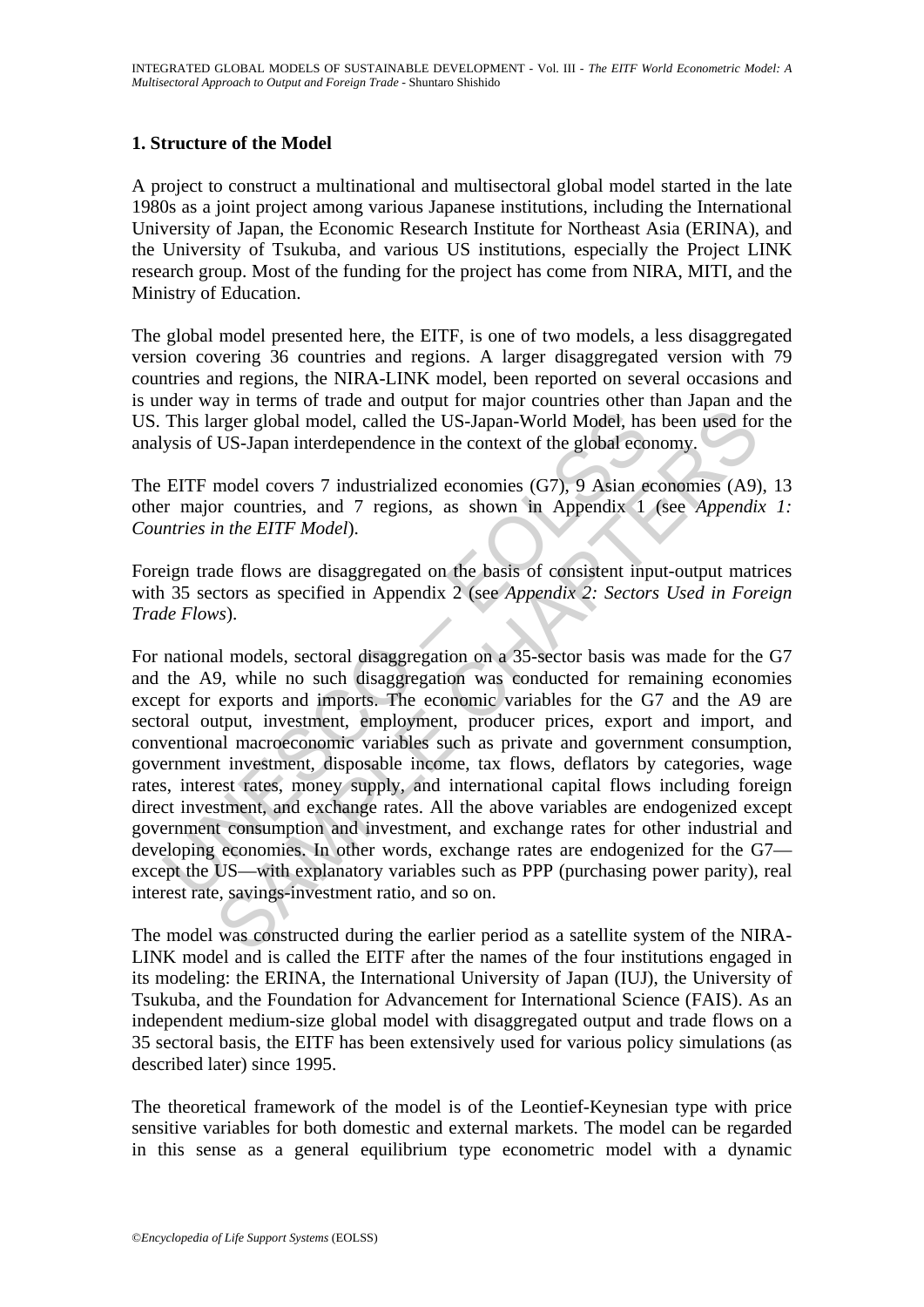adjustment property.

For each national model for the G7 and the A9 (Asian nine), common specifications were adopted for both macro and sectoral blocks. The macro block is of the conventional Keynesian type demand-oriented model with common monetary and fiscal equations. Fiscal and monetary blocks are interrelated through a deficit financing variable and interest payments by the government. For the sectoral (or input-output) block, the variables, whether related to volumes or prices, are determined within the framework of a Leontief type model as shown below.

$$
DD_i = f((U_i + F_i), PX_i / PA)
$$
 (1)

$$
U_{i} = \sum_{j} a_{ij} X_{j} \qquad (i \neq j = 1,...,35)
$$
\n
$$
F_{i} = \sum_{k} b_{ik} (C + CG + IH + IP + IG + J) \qquad (k = 1,..5)
$$
\n
$$
M_{i} = f (DD_{i}, PM_{i}/PX_{i}, M_{i-1})
$$
\n
$$
X_{i} = f ((DD_{i} + E_{i}), PX_{i}/PA)
$$
\n
$$
V_{i} = f (V_{i}, X_{i})
$$
\n
$$
L_{i} = f (X_{i}, W / PX_{i}, L_{i-1})
$$
\n
$$
IP_{i} = f (X_{i}, PK / PX_{i}, P_{i}, IP_{i-1})
$$
\n
$$
PX_{i} = f (PU_{i}, W * L_{i}/X_{i}, P_{i})
$$
\n
$$
PX_{i} = f (PU_{i}, W * L_{i}/X_{i}, P_{i})
$$
\n
$$
PS_{i} = (1 - \mu_{i})PX_{i} + \mu_{i}PM_{i})
$$
\n
$$
(10)
$$

$$
IP_i = f(X_i, PK/PX_i, \rho_i, IP_{i-1})
$$
\n(8)

$$
PX_i = f(PU_i, W * L_i / X_i, \rho_i)
$$
\n
$$
(9)
$$

$$
P \ U \big|_{i} = \sum_{j} a'_{ij} P S_{j} \tag{10}
$$

$$
PS_{i} = (1 - \mu_{i})PX_{i} + \mu_{i}PM_{i})
$$
\n(11)

$$
\mu_{i} = M_{i} / (D D_{i} + E_{i}) \tag{12}
$$

$$
\rho_{i} = X_{i} / X_{i}^{c} \tag{13}
$$

where  $DD =$  domestic demand,  $U =$  intermediate demand,  $F =$  domestic final demand,  $PX =$  producer price,  $PA =$  absorption deflator,  $a =$  input-output coefficient of 1985,  $b =$ final expenditure component coefficient of 1985,  $X =$  output,  $C =$  private consumption,  $CG =$  government consumption,  $IH =$  housing investment,  $IP =$  business investment,  $IG$  $=$  government investment,  $J =$  change in inventories,  $M =$  imports,  $PM =$  import price,  $E$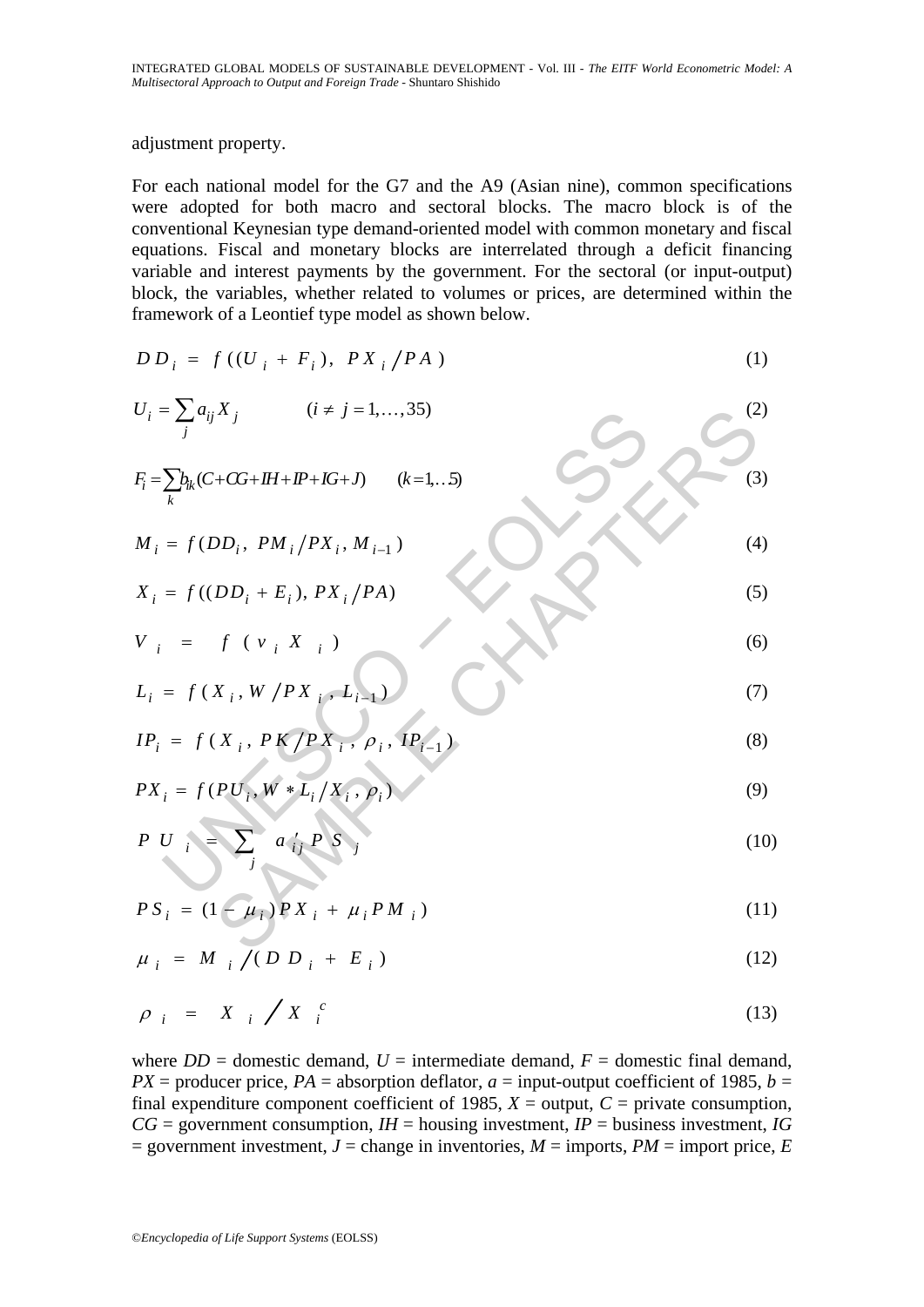$=$  exports,  $V =$  value added,  $v =$  value added ratio of 1985,  $L =$  number in employment, *W* = wage rate, *PK* = user cost of capital,  $\rho$  = the rate of capacity utilization, *PU* = unit input cost,  $a'$  = transposed matrix of *a*,  $PS$  = supply price,  $\mu$  = import dependency,  $X'$  = capacity output.

The advantage of this type of multisectoral model is twofold: a) supply side constraints are more precisely specified, especially for primary sectors, energy producing sectors, transportation, and so on, and b) output prices and adjustment parameters for excess demand and supply in the commodity and factor markets are more easily modeled in an integrated system. The core parameters of this sectoral block are an  $a_{ii}$  matrix of the Leontief type in a benchmark year, 1985, which plays a dual role for linking a) demand and supply variables on one hand, and b) factor cost-price relationship on the other.

above theoretical model based on integrated macro and sectoral<br>plified version of a larger Japanese 64-sector model (JLM-G2) c<br>em, as mentioned earlier. As compared with the latter, the form<br>y fewer variables, but still h theoretical model based on integrated macro and sectoral blocks is a hit<br>version of a larger Japanese 64-sector model (JLM-G2) of the NIRA-L<br>mentioned earlier. As compared with the latter, the former model cont<br>mentioned The above theoretical model based on integrated macro and sectoral blocks is a highly simplified version of a larger Japanese 64-sector model (JLM-G2) of the NIRA-LINK system, as mentioned earlier. As compared with the latter, the former model contains many fewer variables, but still has about 500 endogenous variables. Though not explicitly endogenized as in the latter model, the sectoral changes in productivity can be roughly analyzed, as shown later.

There have been many predecessors in sectoral modeling for single countries or multinational modeling. However, with the exception of Leontief and Carter in 1972, there has been no attempt to cover the whole world by a multisector model.

The feature of the EITF modeling in linking national models with world trade flows is to use the sectoral world trade matrix in 1985 on a 35-sector basis as a core for deriving proxy variables for bilateral exports, and then to estimate export share functions by country and commodity group. This submodel is specified below.

For simplicity, we take a specific sector or commodity group, say steel, for export and import functions of country *j*.

$$
M_j = f(DD_j, PM_j/PX_j) \quad (i \neq j = 1,...36)
$$
 (14)

$$
E_{ij}^* = m_{ij} M_j \qquad (15)
$$

$$
E_i^* = \sum_j^* E_{ij}^* \tag{16}
$$

$$
E_i/E^w = f(E_i^*)/E^w, PE_i/PE^w)
$$
\n(17)

$$
E^w = \sum_i E_i = \sum_j M_j = \sum_i E_i^{*w}
$$
 (18)

$$
PM_j = f(\sum_i m_{ij} \cdot PE_i)
$$
 (19)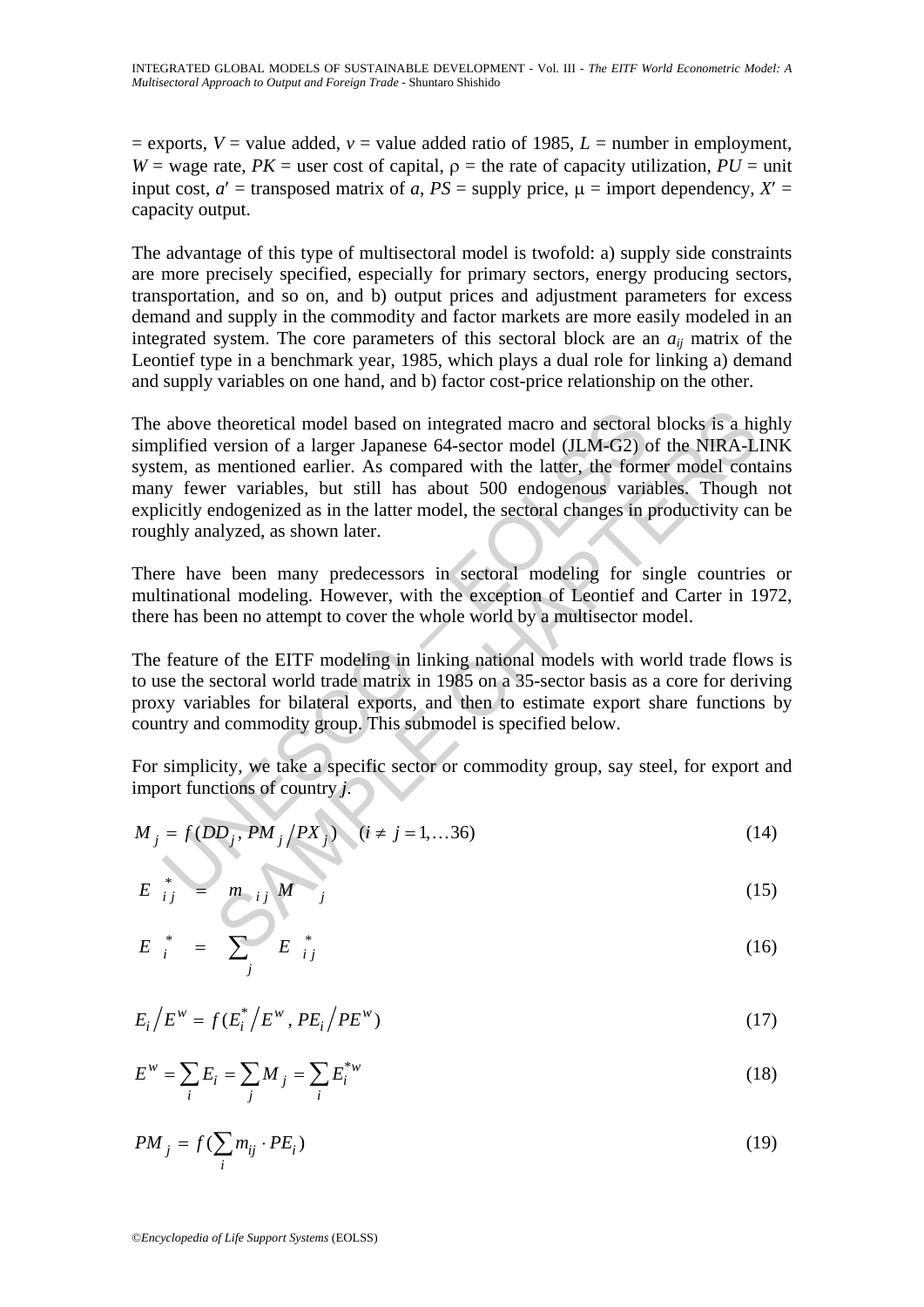INTEGRATED GLOBAL MODELS OF SUSTAINABLE DEVELOPMENT - Vol. III - *The EITF World Econometric Model: A Multisectoral Approach to Output and Foreign Trade* - Shuntaro Shishido

$$
\sum_{j} PM_j \cdot M_j = \sum_{i} PE_i \cdot E_i \tag{20}
$$

where  $m_{ij}$  = import share of country *i*'s product in the total imports of country *j* for a specific sector in 1985  $(1 = \sum_i m_{ij})$ ,  $PE$  = export price,  $E^w$  = world exports,  $E^*$  = proxy of bilateral exports, and  $E^w$  = world exports.

Suppose the substant is likely to be felt in competitor countries from the fall in expansion and case and substant in solely to be felt in competitor countries from the fall in eilay of relationship between a trade matrix The antioxies investment in steer-lead sectors, and so on. A centato and so so the felt in competitor countries from the fall in exports, output, the steel industry. This causal chain clearly indicates a studied to be felt If the steel sector of country *i* succeeds in cutting its costs as a result of technical progress, the share of country *i* in steel exports tends to rise, thus reducing the shares of competitors. In terms of macro variables, the rise in steel exports stimulates domestic production, employment, and investment in the same sector, thus increasing private consumption and business investment in steel-related sectors, and so on. A deflationary impact is likely to be felt in competitor countries from the fall in exports, output, and employment in the steel industry. This causal chain clearly indicates a strong interrelationship between a trade matrix of steel and a macroeconomic block.

Export share functions thus generate noticeable changes in the world export market, such as a rise in steel exports in NICs and its gradual fall in advanced industrial countries.

#### **2. Policy Scenarios**

The EITF model has been extensively used for policy scenarios since 1995—among which major ones are presented here to show the model's property and the policy simulations.

In the following we present several alternative policy scenarios in the context of the global economy.



-

TO ACCESS ALL THE **20 PAGES** OF THIS CHAPTER, Visit: http://www.eolss.net/Eolss-sampleAllChapter.aspx

#### **Bibliography**

Adams F.G., Gangnes B., Movchouk A. and Shishido S. (1996). Disaggregated Modeling of The US-Japan-World Economy. Proceedings of Project LINK meeting, Lausanne, 1996. [A paper describing an extended version of the NIRA−LINK Project with a detailed discussion of the EITF model.]

Adams F.G., Gangnes B. and Shishido S. (1993). Economic Activity, Trade, and Industry in the U.S.- World Economy. Westport, CT: Praeger. [A book on the NIRA project dealing with aspects of theory and policy with special reference to bilateral trade relations in the context of the world economy.]

Adams F.G., Gangnes B. and Shishido S. (1990). *Structure of Trade and Industry in the US-Japan*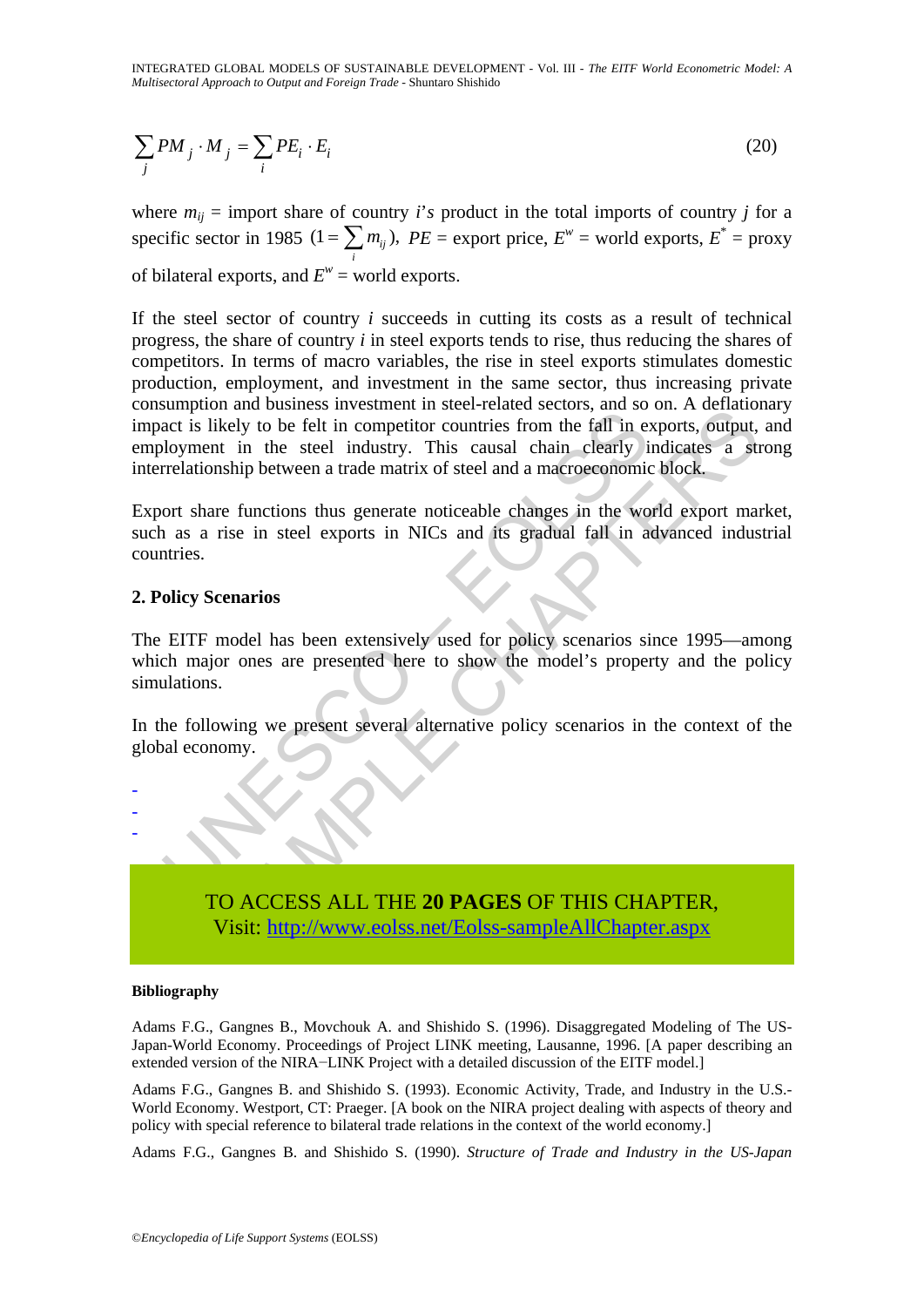*Economy: Phase-Integration with Project LINK and Simulation Applications*. Tokyo: National Institute for Research Advancement (NIRA). [A useful guide to multisector modeling including two bilateral multisector models of Japan and the US linked to a world model of Project LINK covering 75 other countries and regions.]

Duesenberry James, Fromm Gary, Klein Lawrence R. and Kuh Edwin (1965). *The Brookings Quarterly Econometric Model of the United States*. Chicago: Rand McNally and Company. [A book describing a famous Brookings' quarterly model for the US, which uses a pioneering multisector approach for the first time.]

Kinoshita S. et al. (1982). *Development and Application of International Industry and Trade Model*, Series No. 38. Economic Research Institute, Economic Planning Agency (in Japanese). [The first multicountry, multisector model covering Japan, South Korea, and the US.]

Leontief W. and Carter A. et al. (1977). The Future of the World Economy. New York: Oxford University Press. [A famous UN report which summarizes the first global inut−output table and analysis thereof.]

Preston R.S. (1972). The Wharton Annual and Industry Forecasting Model. *Studies in Qantitative Economics* **No. 7**. Philadelphia: University of Pennsylvania, Economics Research Unit. [A standard approach to multisector econometric modeling for the US. This annual model is well known as the Wharton Long−Term Model.]

non R.S. (1972). The Wharton Annual and Industry Forecasting Model. Connections No. 7. Philadelphia: University of Pennsylvania, Economics Resear both University of Pennsylvania, Economics Resear both University comparison (1972). The What on Annual and Industry Frorecasting Model. *Sindles in Omnitia*<br>(1972). The Viatron Annual and Industry for Pennsylvania, Economies Research Unit [A state multisector econometric modeling for the US. This Shishido S. (1998). Long-Term Impacts of Carbon Taxes on Global Environment and Growth. Proceedings of LINK meetings, 1991, 1992. *Studies in Applied International Economics* **Vol. I**, pp. 153– 171 (ed. B.G. Hickman and L.R. Klein). Singapore: World Scientific. [A paper evaluating the global impact of a carbon tax on both developed and developing countries. An earlier version of the EITF world model is used.]

Shishido S. et al. (1998). *The International Impacts of Japan's Official Development Aid: A Global Comprehensive Approach in the Context of Foreign Direct Investment and Trade Expansion.* Foundation for Advanced Studies on International Development (mimeo, in Japanese). [An empirical analysis of the impacts of Japan's ODA by using the EUTF world model to compare three countries (Malaysia, Indonesia, and The Philippines.)

Shishido S. et al. (1996). The Projection of World Economy and Japan's Contribution: Policy Scenario Analysis with NIRA-LINK World Model, March, 1996 **Vol. 7**–2. Research Institute of Industry (in Japanese). [A joint report on twin world econmometric models and their interrelations with special reference to the American, Japanese, and Asian economies.]

Shishido S. et al. (1996). The Projection of World Economy and Japan's Contribution, Supplement, July, 1996. Economic Research Institute for Northeast Asia (in Japanese). [A report prepared as a supplement to the above report, focusing on various international policy scenarios.]

Shishido S. and Nakajima T. (1999). Asian Currency Crisis and the Role of Japan. *The Developing Economies* **Vol. No. 37**, No. 1. Institute of Developing Economies. [An empirical analysis of the impacts of Japan's ODA by using the EUTF world model to compare three countries (Malaysia, Indonesia, and The Philippines).]

Shishido S. and Nakamura N. (1992). Induced Technical Progress and Structural Adjustment: A Multi-Sectoral Model Approach to Japan's Growth Alternatives. *Journal of Applied Input-Output Analysis* **Vol. 1**, No.1. Tokyo. [A paper describing the structure of the Long−Term Japan Model with 64 sectors, making special reference to technical progress of sectors by using the Dynamic V−RAS method.]

#### **Biographical Sketch**

**Shuntaro Shishido** is Vice-President and Director General, Economic Research Institute for Northeast Asia (ERINA). He is also Emeritus Professor of the University of Tsukuba, Emeritus Professor of International University of Japan, Vice-Chairman Pan Pacific Association of Input-Output Study, and Chairman, Council of National Accounts, Economic Planning Agency. During the period from 1987 to 1995, he served as President, International University of Japan (IUJ). He served as Professor and Vice President of the University of Tsukuba for the period from 1974 to 1987, and was Special Advisor to the Minister, Economic Planning Agency, and the Japanese government during 1973–1974. He has held membership in the following academic societies: International Econometric Association, International